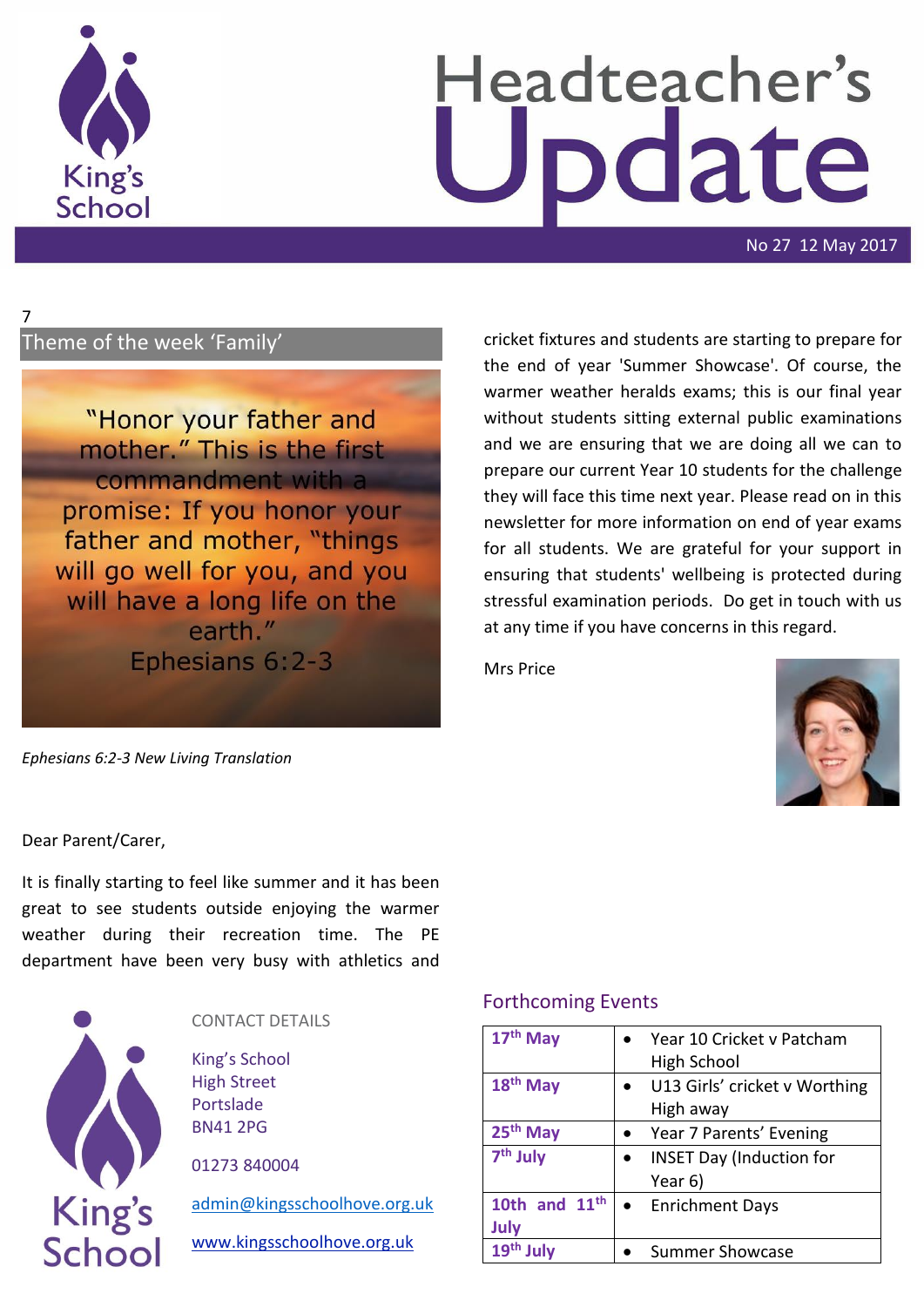# Headteacher's Update **King's School** New Staff Profile



My name is Amelia Dendy and I am the new Head of RP and PSHCE at King's. Before making the move to Brighton and King's, I studied at Oxford University, where I did my teacher training in RE. After leaving

Oxford, I worked at Herschel Grammar School in Berkshire. I loved the school, but I was looking for somewhere where the importance of RE would never be undervalued. My first few days at King's has shown me I made the right decision, the staff and pupils have been very welcoming and supportive, and I look forward to moving RP and PSHCE forward at King's. When I'm not at work I love to bake, cycle and travel, I'm also currently trying to learn French, after my family's move to Belgium.

# Harry Marchant - Award



We are all very proud of Year 10 student Harry Marchant who has won a Volunteer Police Cadet of the Year Award for the South East Region. Harry attended the awards ceremony recently; it was a big event with police cadets attending from across Surrey, Kent, Eastbourne and Hampshire. The police commissioner was very impressed by him and he has been talked about nationally! He has also been nominated for a divisional award. Harry is committed to joining the Police force after university and we are delighted to be helping him on his way to achieve his ambition.

#### Exam Week



Year 10 will sit end of year examinations for all subjects except Science in the week commencing 5th June. These exams will be

sat in the Drama Studio and room 25 in formal exam conditions to give the students valuable experience examination regulations and practices. Students will be sitting GCSE papers which have been approved for use by RET. Marking of their papers will be moderated across the Trust with the use of RET advisers to ensure accuracy and consistency so that the examinations provide a true reflection of students' attainment at this point in their GCSE courses.

Year 7, 8 and 9 students will take their end of year examinations in the week commencing 3rd July. These examinations will be sat in their usual classrooms but exam conditions will be applied. The normal school timetable will be suspended for this week to allow for examinations to take place. Students will still be expected to be in school for normal school hours and will have formal revision sessions in between examinations. Year 10 will sit their Science exams during this week in formal exam conditions in the Drama Studio and room 25.

#### Sports Report

#### **Year 9 Boys Cricket v Cardinal Newman School**

Our Year 9 boys played in the first round of the county cup against a strong Newman side. King's scored 35 of their 20 overs with good performances from Sonny Drury, Charlie Parrot, Rohan Taylor and Jonathan Knight. Newman scored the runs quickly with Ben Colburn taking a consolation wicket after a great spell of bowling.